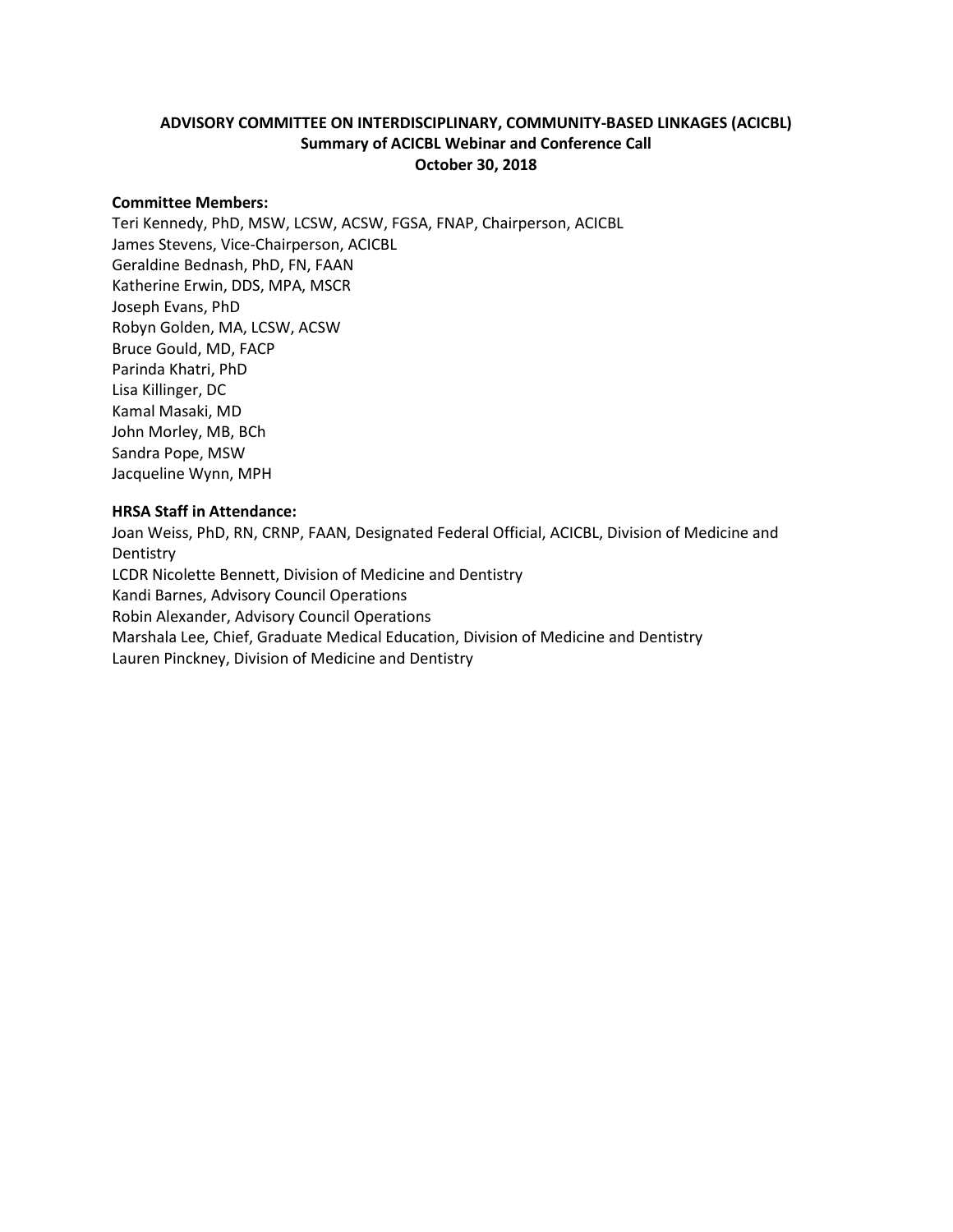#### **Introduction**

The Advisory Committee on Interdisciplinary, Community-Based Linkages (ACICBL) convened its meeting at 11:00 a.m., on Tuesday, October 30, 2018. The meeting was conducted via webinar and teleconference from the headquarters of the Health Resources and Services Administration (HRSA), 5600 Fishers Lane, Room 9SWH01, Rockville, MD 20852.

Dr. Joan Weiss, Designated Federal Official, opened the meeting and conducted a roll call. All of the members were in attendance except Dr. Zaldy Tan who could not attend the meeting. After the roll call, Dr. Weiss turned the meeting over to Dr. Teri Kennedy.

### **Discussion: Updates and Recommendation 2**

Dr. Teri Kennedy opened the meeting with an update on the letter that was sent on August 6, 2018 to the Secretary of Health and Human Services (HHS), the Chair and Ranking Member of the Senate Committee on Health, Education, Labor, and Pensions, and the Chair and Ranking Member of the House of Representatives Committee on Energy and Commerce. The letter was sent in response to changes in the Centers for Medicare and Medicaid (CMS) reimbursement structure.

This change will allow the teaching physician to verify in the medical record any student documentation of components of Evaluation and Management (E/M) services, rather than re-documenting the work. The Committee noted that the term "teaching physician" does not encompass all the educators who bill for E/M codes. The Committee requested that the Centers for Medicare & Medicaid Services (CMS) allow nurse practitioners and physician assistants who precept students to use the students' note in their E/M documentation, in the same manner as teaching physicians. Dr. Kennedy reported that HHS Deputy Secretary Eric Hargan responded on October 16, 2018. The letter acknowledged the receipt of the ACICBL recommendation, which was shared with CMS. The Deputy Secretary welcomed the Committee's support of the change allowing teaching physicians to verify medical student documentation of E/M services, which will ease the administrative burden on physicians who serve as clinical teachers and preceptors. He shared the letter with CMS and will carefully consider the recommendations the Committee raised regarding further changes for E/M documentation in teaching settings. Dr. Kennedy stated that she will inform the Committee regarding any further updates.

Dr. Kennedy discussed the writing group's conference call which was held on October 2, 2018. The group discussed the recommendations from the Committee's August 6, 2018 meeting. Each member of the writing group had agreed to work on a write-up for one of the recommendations. Dr. Kennedy requested that the writing group members update the Committee on the conversations they had regarding Recommendation 2.

Recommendation 2 (page 11 of the draft 17 brief report) The ACICBL recommends the adoption of value-based payment models that incentivize interprofessional age-friendly collaborative care to facilitate the transformation of existing healthcare delivery into age-friendly healthcare systems.

Sub-Committee members for writing this recommendation included Dr. Parinda Khatri, Dr. Joseph Evans, and Ms. Sandra Pope. Dr. Khatri presented for the group. She highlighted two concerns regarding Recommendation 2. The first concern centers around the language used in the recommendation. She stated that primary care value-based payment systems do not really exist. She noted that the actual recommendation should be changed to reflect what is appropriate within the providers scope as well as where providers are in terms of financing and funding of clinical services.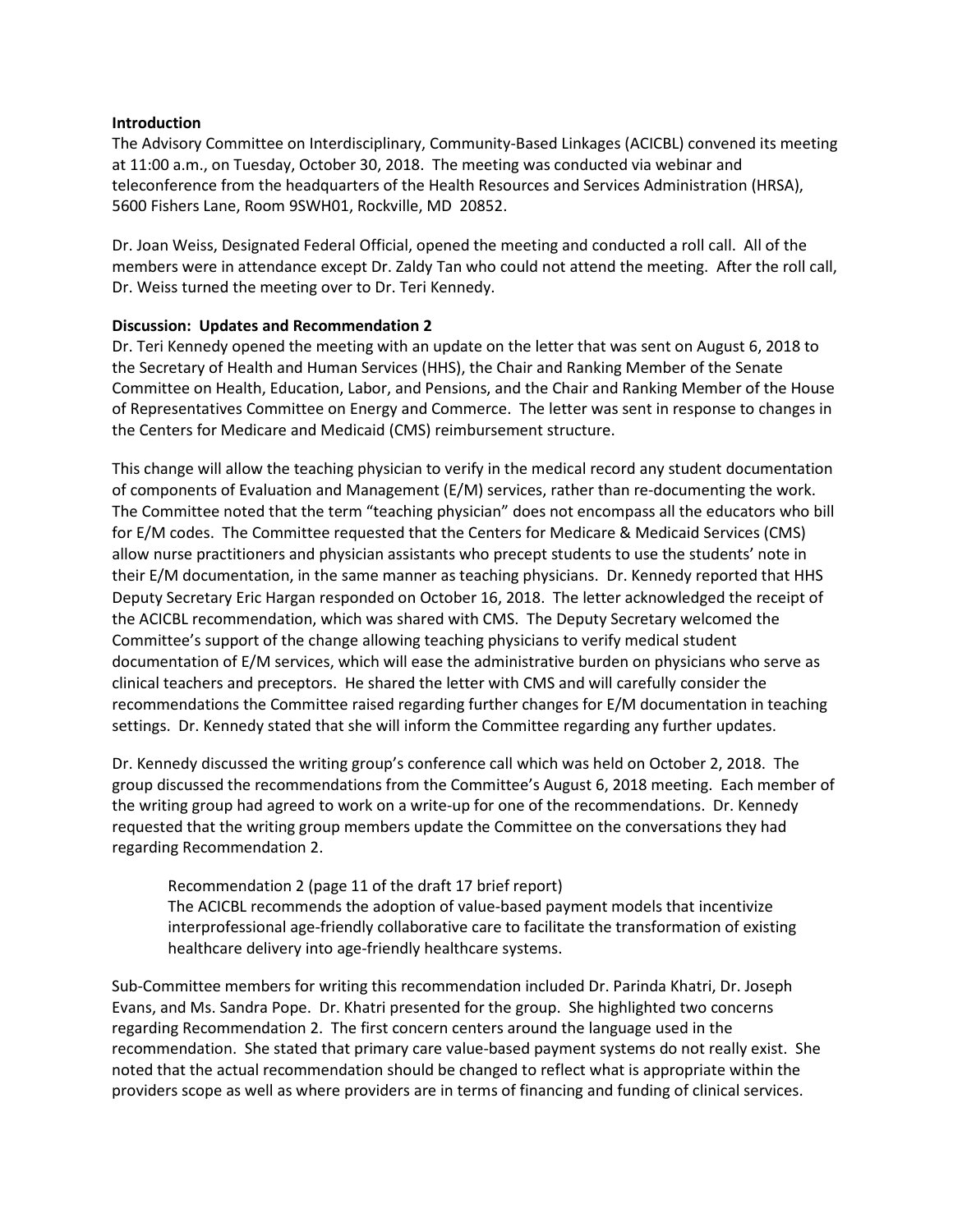The second concern is that if the group makes this recommendation it should include integrating quality and efficiency metrics about the practice component of value-based care contracts or models. The goal is to prepare students to practice in an environment in which healthcare delivery is funded by a valuebased model. She confirmed that there was discussion among the writing group regarding how to prepare students but noted that many systems do not as of yet have value-based payment contracts. She then turned the discussion to incorporating didactics in the area of value-based payment systems to prepare students to practice in these systems.

Dr. Khatri expanded on her concern that the language of value-based payment systems is vague and unclear because most health care systems are fee for service. She stated that when people think of a system, they think of an organization. She proposed that the Committee could rephrase the recommendation to say operating in an environment in which there is some value-based payment. Dr. Weiss mentioned that CMS has value-based programs, which Dr. Khatri thought made more sense than value-based payment systems. Dr. Weiss understands recommendation 2 to mean that the recipient needs to collaborate with systems who are looking at adopting these value-based programs where their providers will receive a payment incentive when certain performance measures are met and reflect quality care.

The Committee reworded Recommendation 2:

The ACICBL recommends that HRSA's Title VII, Part D funding opportunity announcements should encourage recipients to prepare students, faculty, and practitioners to participate in and understand value-based payment systems within age-friendly health care systems.

Dr. Bednash discussed the importance of value-based payment systems, the ability to link the intervention with high quality outcomes, and reimbursement for those outcomes. The issue is the quality and effectiveness of care should be the driver of value-base payments. She discussed that any provider or system that receives Medicare reimbursement is going to be monitored for their quality of care in order to receive reimbursement.

Dr. Weiss clarified that the language for this recommendation was to ensure that trainees, which includes students, faculty, and practitioners, have some knowledge of value-based payment models and then use this knowledge in practice. The recommendation was centered around developing partnerships with health care organizations that have value-based payment programs. She stated that partnerships were included because it is difficult for academia to teach value-based payment models without an entity that is actually providing care under this model. Mr. Stevens stated his concerns about how to make these programs sustainable, especially in rural areas.

Dr. Bednash made the motion to amend Recommendation 2 as discussed above. Dr. Erwin seconded the motion. Dr. Morley abstained, all other Committee members voted in favor of the amendment.

### **Discussion: ACICBL 17th Report, Report Discussion**

### Age-Friendly Health Systems

The discussion moved on to the draft of the 17<sup>th</sup> Annual Report. Dr. John Morley gave an overview of the section on age-friendly health care. Dr. Kennedy commented that the section was very well done and recommended using consistent language in relation to age-friendly versus aging friendly.

# Educational Accreditation for Training in Age-Friendly Care

Dr. Kamal Masaki opened the discussion on education accreditation in relation to training in age-friendly care. During her research of accreditations standards, she found that there is a lack of current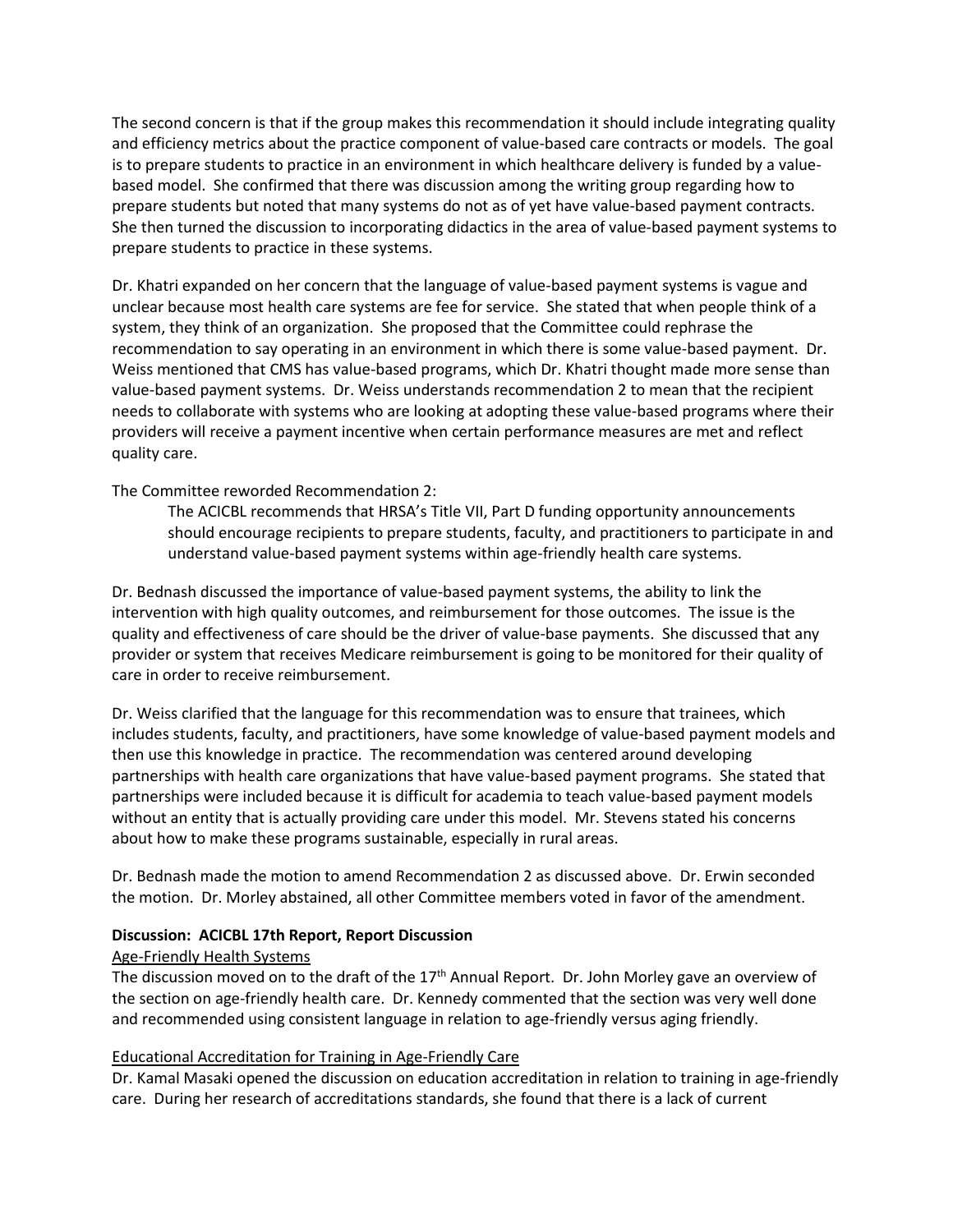requirements for educating students in this area for most of health professions programs. Dr. Polly Bednash stated the standards of Commission on Collegiate Nursing Education, which accredits baccalaureate and graduate nursing education programs, identifies interprofessional education, population health, and care of an increasingly aged population as essential elements of the education of professional nurses. The term "age friendly" and the 4 Ms are not included in these standards as this newer language or framework for care of older adults has not been widely understood. Nonetheless, she noted that the issues inherent in these concepts are included in the educational expectations for the program outcomes.

Dr. Morley mentioned the Accreditation Council for Graduate Medical Education (ACGME) was not included in the accreditation section of the draft report. As of 2003, 27 of the 91 accredited specialties or programs have specific geriatric training requirements. Dr. Masaki requested he email her a copy of the article he discussed so she can draft a paragraph on the ACGME for this section. Dr. Khatri commented that the field of psychology is not very specific in their requirements for age-friendly training. Dr. Killinger noted the chiropractic core curriculum has included coursework on geriatrics as an elective since the 1970's. Dr. Erwin commented that there are similar issues with minimal geriatric training in dental schools and stated she would provide a write-up for Dr. Masaki to incorporate into the report.

Dr. Kennedy discussed that interprofessional practice (IPP) is addressed in health care education and training. She noted there are inconsistencies and lack of specific terminology around age-friendly health care due to the recent development and rollout of this concept.

### Health Care Provider Wellness:

Dr. Khatri provided an overview on the provider wellness section. The focus of this section is on establishing a rationale and background for bringing attention to provider wellness and the impact of the quadruple aim on the health care delivery system. Dr. Evans mentioned the recommendation is to provide funding that supports provider wellness for trainees and students. Dr. Bednash noted the link between provider burnout and quality of care and that it does affect reimbursement for services.

Dr. Kennedy discussed her experience trying to get coverage for the quadruple aim for self-care activities for continuing medical education (CME) for medical providers in Arizona. All professions were able to receive credit except allopathic physicians and osteopathic physicians. She asked the Committee to consider incorporating advocacy within accreditation for CME in the report, possibly as Recommendation 5.

Dr. Morley then turned the discussion to the role of the Electronic Health Record (EHR) in provider burnout. He recommended adding a  $6<sup>th</sup>$  recommendation about improving the functionality and usefulness of the EHR. Dr. Bednash reminded the Committee that she would have to recuse herself from the call during EHR discussions. As a result, the discussion was postponed until after public comment and Dr. Bednash did not participate.

### **Discussion: Selection of Topics for the 18th Report**

Dr. Kennedy opened the selection of topics for the 18<sup>th</sup> report section. Dr. Khatri recommended addressing social determinants of health including marginalizing conditions in the assessment of patients/clients and comprehensive care planning. Since more practices and professions are integrating food insecurity, housing insecurity, and transportation into their comprehensive care planning, Dr. Khatri described this as a topic that should be considered.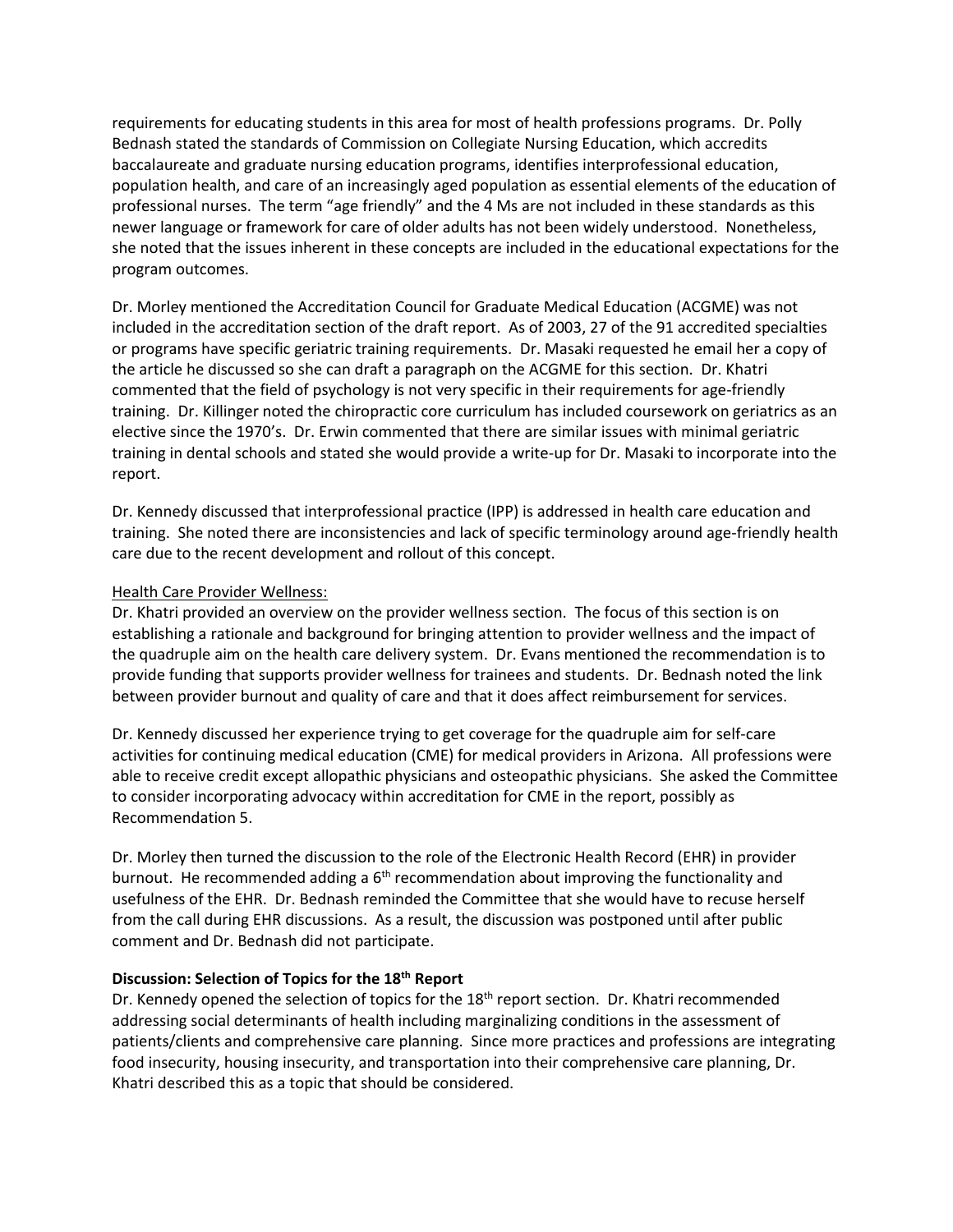There was discussion about the values and preferences of older adults, their families, and that caregiver willingness and/or ability to provide the care should also be assessed. Dr. Kennedy agreed and noted that death, disability, and injury can result from caregivers who may be willing, but lack the training or physical ability to provide necessary care. Family caregivers may also feel pressured to say yes to providing care even when they are not able to do so.

Mr. Stevens discussed a book called *Practical Playbook: Public Health and Primary Care* by Dr. Lloyd Michener. The book lays out how inter-sectoral coalitions based on GIS mapping can address the level of chronic disease and other issues. This allows the public health officials to pinpoint which city blocks or regions have a disproportionate share of high utilizers by disease or issue. From this data, they can start looking at root causes and address them. There was a significant amount of discussion around this topic especially regarding the opportunity to expand the interprofessional team. It bridges health care with social supports and brings in providers who are normally not a part of the health care discussion. Team members could include informaticists, health economists, GIS-mapping personnel, sanitation, housing authorities, grocers, legal aid partners, city planners, and others.

Dr. Morley expressed his concern that this is a major political issue. He discussed his work in the inner city of St. Louis, Missouri. The majority of the issues relate to infrastructure and addressing them. He believes that if this is going to be accomplished, a solution for the identified issues must be provided. He agreed that it is a great topic, but is skeptical that it should be in the report for HRSA. Dr. Bednash disagreed and supported including it. She stated that this is an issue of community investment and this prepares people to be able to handle and work towards these issues.

Framed as a Recommendation:

HRSA would promote the inclusion of population health both at the nexus of primary health care delivery as a method of identifying place-based risk.

Dr. Morley recommended the use of social media to train health professionals, older individuals, and caregivers as another potential topic. Dr. Erwin agreed that it is an innovative technology to disseminate information to a large number of people very quickly in short bites. Health care providers and educators need to approach social media differently for different age groups. Dr. Masaki agreed and suggested including health care navigators or community health workers (CHW) to help get the message on social media and out to patients/clients.

Dr. Weiss noted the Area Health Education Centers has legislation to provide support to grant recipients to train CHWs. GWEP, in addition to educating health professions students, faculty, and practitioners also educates the direct care workforce and patients, families, and caregivers. Dr. Evans affirmed the importance of CHWs and patient navigators to help patients navigate the health care system. He also stated the importance of students receiving education on how Medicaid or insurance works or ways to determine what resources are available.

Dr. Morley discussed patient-centered medicine as a possible topic to include. Patient-centered medicine looks at the patient as an individual including their environment and social determinants of health.

Dr. Bednash recommended violence as a public health issue. She stated that violence is a major public health problem. Providers may not have adequate training and education to know how to deal with violence suffered by patients, the community, or by providers. Social determinants of health, patient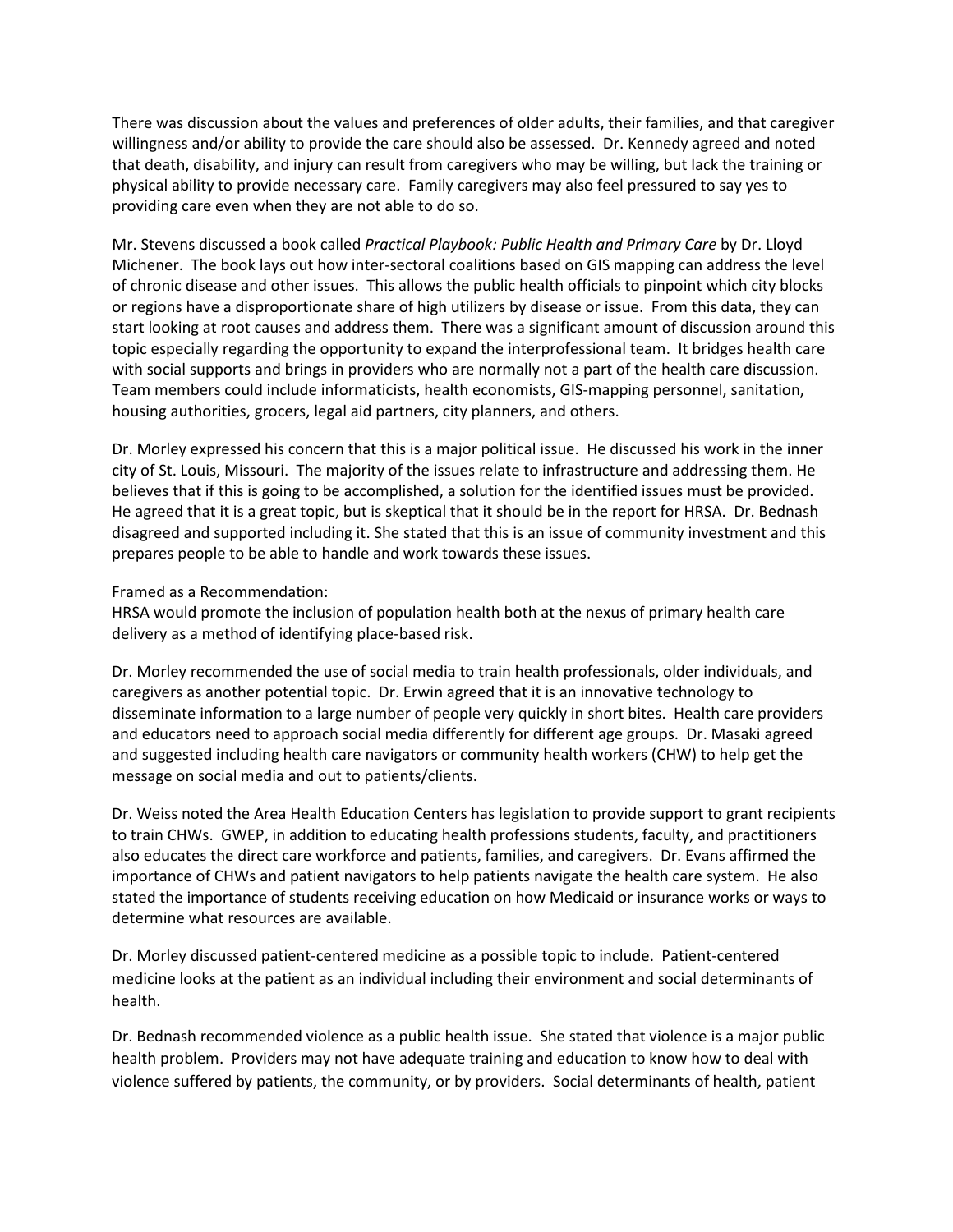navigators, CHWs, and social media can tie into this topic. Trauma-informed care and/or the impact of trauma was also mentioned as possible topic.

From the discussion, the following topics emerged. The topics were voted on via email. Recommendations (listed in order from most to least votes):

- 1. HRSA would promote the inclusion of population health at the nexus of primary health care delivery and public health as a method of identifying place based risks, its root causes, and possible interventions to address the structural and social determinants of health. Prepare clinicians to serve as change agents promoting primary prevention. (7 votes)
- 2. Our health care system is so complex, having something along the lines of health care navigators to help patients navigate the health care system. Training providers and students in the roles, competencies, and optimal use of Community Health Care Workers (CHW) as a member of the health care team. AHEC has programs for training CHW and training the direct health care workforce. (2 votes)
- 3. Educating providers about the significance of violence and its impact on the health of the individual and the community. Preparing providers to intervene in situations where violence is occurring or potential. (2 votes)
- 4. Training should prepare clinicians in the use of social media to educate and improve health for older adults and caregivers. Educate providers to improve care through the use of social media and other technology. (1 votes)
- 5. Educate providers about person- and family-centered care. This includes the impact of the environment and social determinants of health on that care.
- 6. Trauma-informed care including an understanding of clinical presentation and appropriate treatment to assess the impact on physical and psychological health status and patient engagement in health status. Dr. Weiss discussed the next step is for the in-person meeting, the planning committee would work to identify speakers to present via conference call/webinar at the meeting. HRSA staff will send out recommendations for literature for members to read. At the in-person meeting, we will discuss the information and develop a draft of the recommendations for the 18<sup>th</sup> ACICBL report.

Dr. Weiss stated they would try to get Dr. Lloyd Michener to present at the next meeting. Dr. Killinger stated that while the speakers are wonderful, the in-person meetings are so valuable for developing strategies and working together. She expressed her hope that the majority of the time for this meeting is held for the committee to work together. Dr. Weiss stated that they budgeted for five speakers. This number does not include federal speakers, which do not count against the budget. She requested that member recommendations for speakers and potential literature to be sent to Dr. Weiss and Dr. Kennedy.

Dr. Weiss called for volunteers to serve on the writing and planning committees. The following have volunteered:

Writing committee: Dr. Killinger, Dr. Gould, Ms. Wynn, Dr. Kennedy, Mr. Stevens Planning committee: Dr. Bednash, Dr. Erwin, Dr. Gould, Dr. Kennedy, Mr. Stevens Ms. Golden can be a reviewer but cannot serve on the writing committee. Dr. Kennedy is the Chair this year. Mr. Stevens will serve as Chair next year.